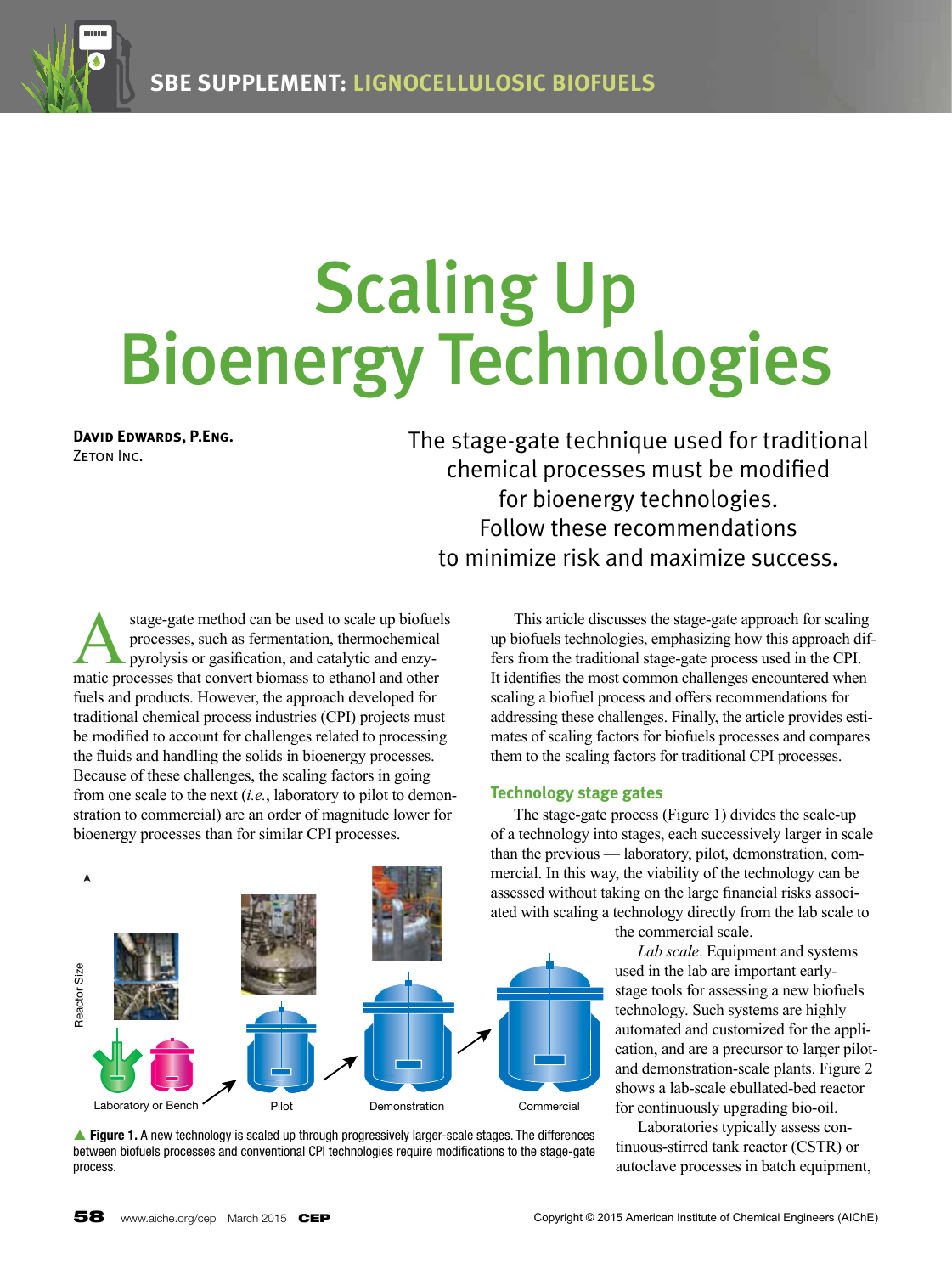



**Figure 2.** This lab-scale ebullated-bed reactor with internal recirculation is used to upgrade bio-based oil. Photo courtesy of Zeton.

and assess fixed- or fluidized-bed reactors in once-through systems. In batch-autoclave applications, researchers manually load solids into the vessel, close the vessel, and run the system at the desired temperature and pressure for a specific residence time. In once-through fixed- or fluidized-bed reactor applications, the feed is added and the product removed continuously. Researchers can then plot reaction yield and selectivity for a range of operating conditions. Reactor volumes in lab-scale systems are typically less than 1,000 mL.

A frequent challenge for bioenergy projects at the lab scale is reliable solids feeding, especially at the high feed pressures required by some processes. To address this, researchers should test prototype feed systems with a representative

# **Bioenergy vs. Chemical Processes**

The differences between traditional CPI processes and bioenergy technologies have several important implications:

 • Bioenergy demonstration plants are often smaller, with a much lower nameplate capacity, than demonstration plants for traditional CPI processes.

 • Bioenergy plants may have limited turndown, because the flow of solids is not as easily controlled as the flow of gases or liquids.

 • It might be possible to skip a development step for a traditional CPI process, if there is sufficient confidence in the lab and pilot data. This is rarely the case for bioenergy processes, where the scale-up work is often being carried out for the first time.

 • The overall development cycles are longer for bioenergy processes than for traditional CPI processes.

 • The commissioning period for bioenergy plants is also longer (up to twice as long) than for traditional CPI plants of similar scale.



**Figure 3.** Solids handling should be carefully considered as early as possible in the development of biofuels technologies. A lab-scale (100-g/hr) pressurized feed system is shown here. Photo courtesy of Zeton.

biomass sample. The custom-designed lab-scale solids feeder in Figure 3 is capable of feeding biomass (wood) at a nominal rate of 100 g/hr at pressures up to 700 psi.

*Pilot scale*. Pilot plants provide the first window into continuous processing, and often incorporate unreacted feed or product recycle systems. Figure 4 shows a traditional CPI pilot plant that has been modified to include continuous biomass feeding equipment for a biomass catalytic cracking application.

Catalyst performance tests are carried out to determine, or confirm, yield and selectivity, and the lifetime of the catalyst is measured under varying operating conditions. Reactor size at the pilot-plant scale typically ranges between 1 L and 100 L.

For predominantly batch processes in which solids handling is not a major concern, scale-up from a pilot plant directly to a commercial plant may be possible. Continuous processes, such as those employing fixed- or fluidized-bed reactors, typically require scale-up from pilot to demonstration scale.

*Demonstration scale*. Demonstration plants differ from pilot plants in that the equipment and process flow much more closely resemble those of commercial-scale operations. Extended operating runs permit catalyst lifetime studies over a longer period of time, and significant quantities of final product can be produced for market testing. The demonstration-plant stage is the final technology hurdle before commercialization.

Demonstration plants can have significantly higher capital and operating costs than pilot plants, and are typically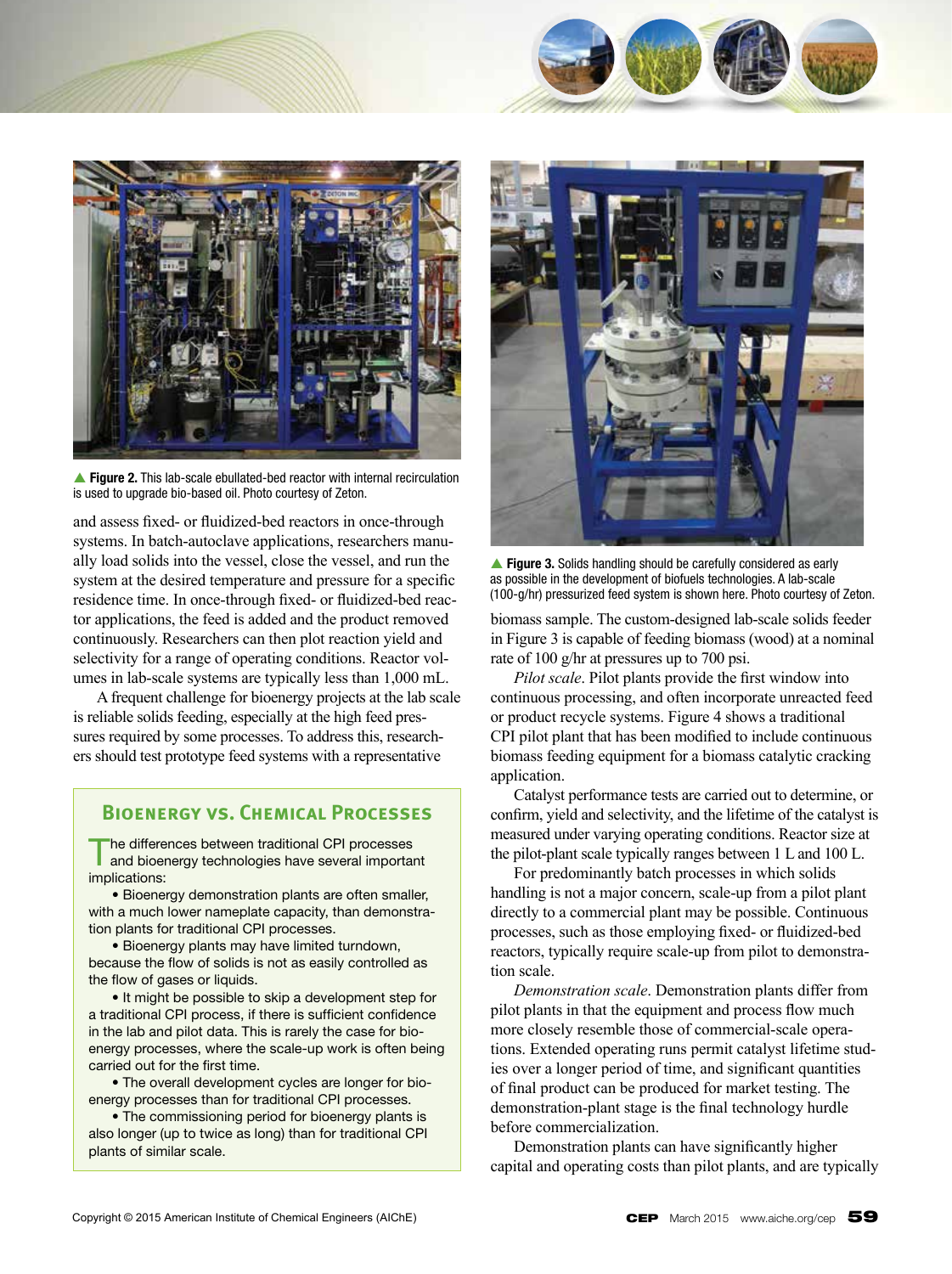

not employed until the process technology is already well developed. They are often installed at the site of the future commercial plant to take advantage of existing infrastructure, utilities, operating permits, and zoning provisions.

While reactor volumes in traditional catalytic processes are typically 100–1,000 L at the demonstration scale, they are much larger for biological processes (10,000–40,000 L). This is because reaction rates and yields are much lower in biological systems than in catalytic systems. The demonstration plant in Figure 5 features a 40,000-L bioreactor for the production of cellulosic ethanol.

For continuous bioenergy and biofuels processes involving solids handling, the demonstration plant is an essential risk-mitigation step. The inherent risk in scaling continuous biofuels and bioenergy processes directly to the commercial scale based on lab or pilot data is, in most cases, too large to be given serious consideration. Technology developers need to go through the demonstration scale to prove to the market and investors that their technology meets performance expectations and is ready for commercialization.

#### **Challenges in bioenergy process development**

While the recommended approach for scaling bioenergy technologies follows steps similar to those for scaling chemical processes, several factors must be carefully considered. Table 1 lists the most common challenges.

Solids handling is much more difficult to scale than liquid and gas handling. Systems for handling solids are commonly constrained by geometry and physical limits. For example, the smallest outlet through which a material can easily flow may be much larger than the process lines in a pilot plant.

Solids-handling applications are also less forgiving than liquid and gas applications. Minor changes, such as changes in moisture content or particle size, can significantly impact solids-handling systems. It is not uncommon for a system to

work well for one material and not work at all for another material with similar properties.

Designing a feed system to handle corn stover and pine sawdust illustrates this challenge. Even if their particles are similarly sized, the flowability of these two materials is noticeably different. Pine sawdust has a more uniform particle shape, whereas corn stover consists of long fibers that have a higher propensity for arching. In small-diameter feed screws, the corn stover fibers tend to bind together, which requires a higher mechanical torque. This will likely require the use of multiple screw feeders in custom-machined sizes with variable feed rates tailored for different types of biomass of varying properties.

Solids fluidization is a challenge in pilot-scale reactors. At smaller reactor diameters, wall effects are larger and the propensity for slugging is greater. In some cases, the minimum safe diameter for a reactor dictates the total output of the plant. Thus, it is important to use a system that allows for careful control of the bed particle size, shape, and hardness, and to develop methods to mitigate attrition, such as continuous replacement of bed material.

Leakage may be a concern in high-pressure applications, especially those handling hazardous process gases (*e.g.,* synthesis gas). Continuous processes require feed systems that continuously introduce biomass into the reactor, and all of these components have an inherent leakage rate. The allowance for leakage must be carefully considered at the early stages of the project, as it can significantly affect the capital and operating costs of the commercial plant.

Biomass-handling plants may have limited turndown, because the flow of solids is not as easily controlled as the flow of liquids or gases. For example, a cyclone separator achieves maximum efficiency at a very specific flowrate, and as the volumetric flowrate decreases, the particle-separation efficiency also decreases.



▲ Figure 4. A traditional CPI pilot plant has been modified to include a continuous biomass feed system. Photo courtesy of Zeton.



▲ Figure 5. Coskata's fully integrated demonstration-scale facility was a critical step in the development and demonstration of the company's feedstock-flexible technology. Photo courtesy of Coskata, Inc.